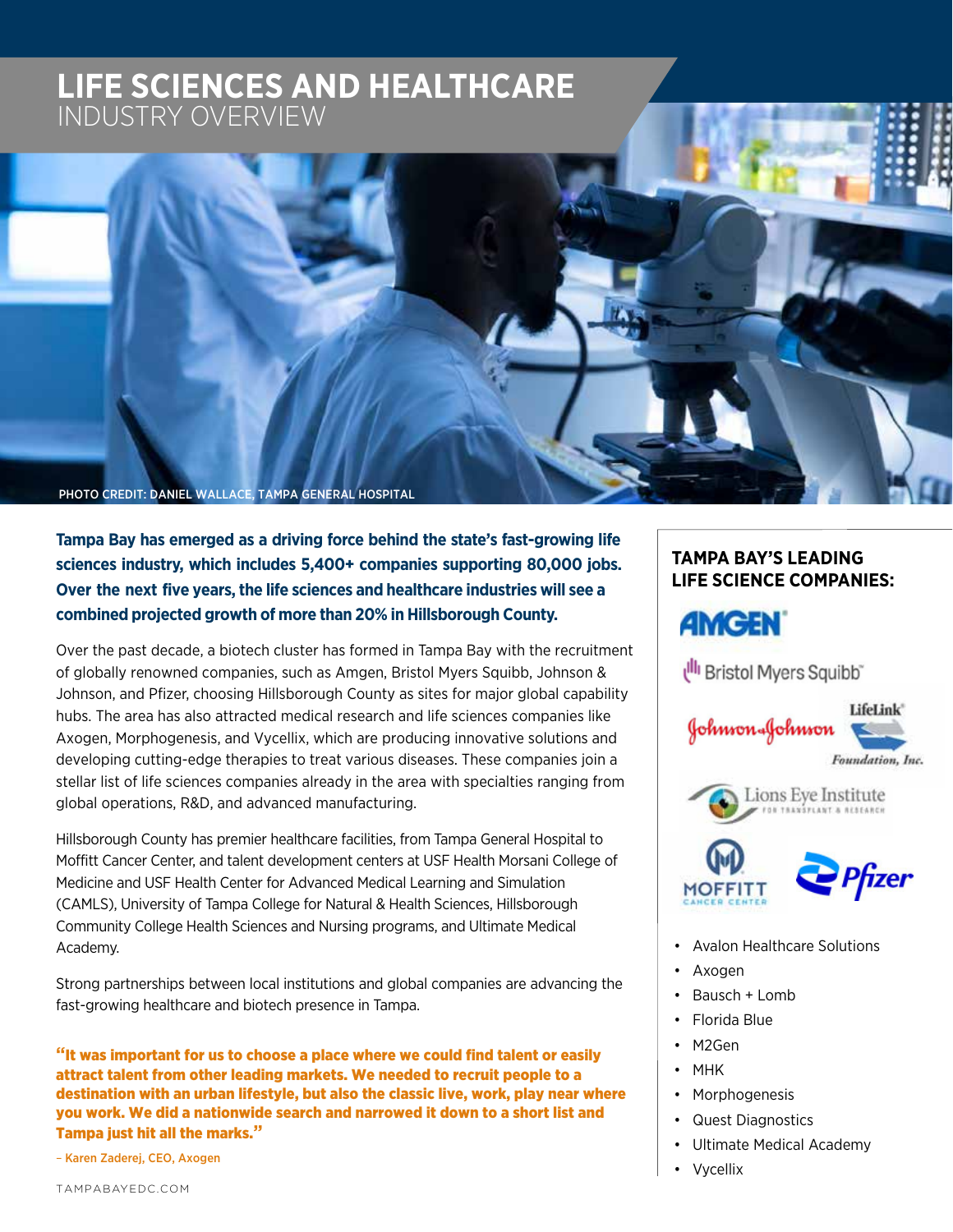### **TAMPA MSA**

### **ESTABLISHMENTS: 1,596**

|       | <b>NAICS</b> Life Sciences Industry Sectors                                        | TAMPA MSA |
|-------|------------------------------------------------------------------------------------|-----------|
| 32541 | <b>Pharmaceutical and Medicine Manufacturing</b>                                   | 159       |
| 33451 | Navigational, Measuring, Electromedical, and Control Instruments<br>Manufacturing  | 180       |
| 33911 | <b>Medical Equipment and Supplies Manufacturing</b>                                | 298       |
| 54138 | <b>Testing Laboratories</b>                                                        | 427       |
| 54171 | Research and Development in the Physical, Engineering, and Life<br><b>Sciences</b> | 248       |
| 62151 | <b>Medical and Diagnostic Laboratories</b>                                         | 284       |
|       | <b>TOTAL</b>                                                                       | 1.596     |

Source: D&B Hoovers March 2022

|            | # EMPLOYED BY OCCUPATION<br><b>AVERAGE WAGES BY OCCUPATION</b>      |           |                |                                           |                  |            |
|------------|---------------------------------------------------------------------|-----------|----------------|-------------------------------------------|------------------|------------|
| <b>SOC</b> | <b>Life Sciences Occupations</b>                                    | Tampa MSA | <b>FLORIDA</b> |                                           | <b>TAMPA MSA</b> | <b>USA</b> |
| 15-2040    | <b>Statisticians</b>                                                | 304       | 1,823          | \$89,900<br>\$97,200                      |                  |            |
| 17-2030    | <b>Bioengineers and Biomedical Engineers</b>                        | 206       | 1,047          | \$96,100<br>\$98,300                      |                  |            |
| 17-2040    | <b>Chemical Engineers</b>                                           | 72        | 480            | \$82,600<br>\$114,800                     |                  |            |
| 17-2110    | Industrial Engineers, Including Health<br>and Safety                | 2,066     | 12,492         | \$86,400<br>\$93,900                      |                  |            |
| 19-1020    | <b>Biological Scientists</b>                                        | 646       | 4,363          | \$70,600<br>\$92,100                      |                  |            |
| 19-1040    | <b>Medical Scientists</b>                                           | 921       | 5,095          | \$89,800<br>\$100,800                     |                  |            |
| 19-2030    | <b>Chemists and Materials Scientists</b>                            | 462       | 2,671          | \$68,900<br>\$87,800                      |                  |            |
| 19-4030    | <b>Chemical Technicians</b>                                         | 384       | 2,348          | \$49,000<br>\$53,700                      |                  |            |
| 29-2010    | <b>Clinical Laboratory Technologists and</b><br><b>Technicians</b>  | 3,923     | 22,506         | \$48,500<br>\$56,000                      |                  |            |
| 29-2030    | Diagnostic Related Technologists and<br><b>Technicians</b>          | 4,805     | 29,411         | \$62,200<br>\$68,700                      |                  |            |
| 29-2050    | <b>Health Practitioner Support Technologists</b><br>and Technicians | 9,437     | 61,591         | \$36,500<br>\$39,000                      |                  |            |
|            | <b>TOTAL EMPLOYED</b>                                               | 23,226    | 143,828        | <b>AVERAGE \$70,955</b><br>WAGES \$82,027 |                  |            |

Source: Chmura JobsEQ Q3 2021 |Employment and Average Wages Per Worker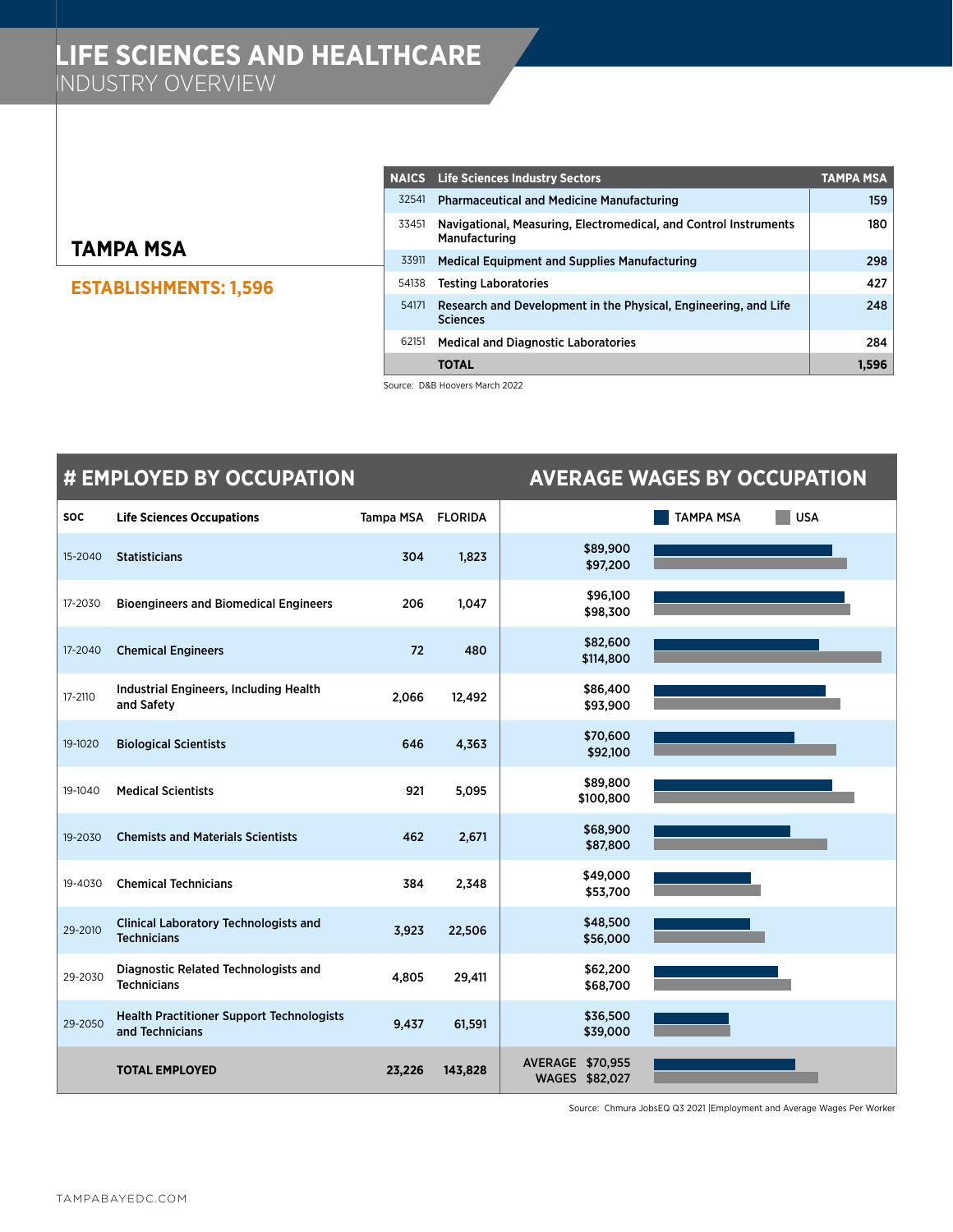### **# EMPLOYED BY INDUSTRY AVERAGE WAGES BY INDUSTRY**

| <b>NAICS</b> | <b>Life Sciences Industry Sectors</b>                                                              | Tampa<br><b>MSA</b> | <b>FLORIDA</b> | <b>USA</b><br><b>TAMPA MSA</b>                |
|--------------|----------------------------------------------------------------------------------------------------|---------------------|----------------|-----------------------------------------------|
| 32541        | <b>Pharmaceutical and Medicine</b><br>Manufacturing                                                | 2,646               | 9,648          | \$68,773<br>\$124,957                         |
| 33451        | Navigational, Measuring,<br><b>Electromedical, and Control Instruments</b><br><b>Manufacturing</b> | 3,604               | 17,996         | \$85,767<br>\$114,175                         |
| 33911        | <b>Medical Equipment and Supplies</b><br>Manufacturing                                             | 4,729               | 21,836         | \$70,563<br>\$80,564                          |
| 54138        | <b>Testing Laboratories</b>                                                                        | 904                 | 6,132          | \$58,911<br>\$85,187                          |
| 54171        | Research and Development in the<br>Physical, Engineering, and Life Sciences                        | 4,303               | 20,531         | \$80,694<br>\$163,666                         |
| 62151        | <b>Medical and Diagnostic Laboratories</b>                                                         | 5,109               | 25,449         | \$63,274<br>\$75,243                          |
|              | <b>TOTAL EMPLOYED</b>                                                                              | 21,296              | 101,593        | \$71,330<br><b>AVERAGE</b><br>WAGES \$107,298 |

Source: Chmura JobsEQ Q3 2020 |Employment and Average Wages Per Worker

| <b>LIFE SCIENCES RELATED DEGREES</b>      |                     |                                  |                    |                                  |                           |  |  |
|-------------------------------------------|---------------------|----------------------------------|--------------------|----------------------------------|---------------------------|--|--|
|                                           |                     | TAMPA MSA                        |                    | <b>FLORIDA</b>                   |                           |  |  |
| <b>PROGRAMS AND</b><br><b>OCCUPATIONS</b> | <b>DEGREE LEVEL</b> | 2016-2020<br><b>5-Year Total</b> | 5-Year<br>% Growth | 2016-2020<br><b>5-Year Total</b> | 5-Year %<br><b>Growth</b> |  |  |
| <b>Mathematics and</b>                    | <b>Bachelor's</b>   | 447                              |                    | 3,404                            |                           |  |  |
| <b>Statistics</b>                         | Master's            | 121                              |                    | 1.456                            |                           |  |  |
| <b>TOTAL</b>                              |                     | 568                              | 67.8%              | 4,860                            | 41.8%                     |  |  |
| Engineering                               | <b>Bachelor's</b>   | 3,096                            |                    | 27,525                           |                           |  |  |
|                                           | Master's            | 1.655                            |                    | 10.446                           |                           |  |  |
| <b>TOTAL</b>                              |                     | 4,751                            | 30.7%              | 37,971                           | 15.5%                     |  |  |
| <b>Biological and</b>                     | <b>Bachelor's</b>   | 7,128                            |                    | 33,986                           |                           |  |  |
| <b>Biomedical Sciences</b>                | Master's            | 1,541                            |                    | 5,307                            |                           |  |  |
| <b>TOTAL</b>                              |                     | 8,669                            | 16.9%              | 39,293                           | 14.9%                     |  |  |
| <b>Physical Sciences</b>                  | <b>Bachelor's</b>   | 826                              |                    | 5.268                            |                           |  |  |
|                                           | Master's            | 152                              |                    | 1,208                            |                           |  |  |
| <b>TOTAL</b>                              |                     | 978                              | 0.5%               | 6,476                            | 3.6%                      |  |  |
| <b>Health Professions</b>                 | <b>Bachelor's</b>   | 13,309                           |                    | 73,213                           |                           |  |  |
| and Related Programs                      | Master's            | 5,010                            |                    | 31,798                           |                           |  |  |
| <b>TOTAL</b>                              |                     | 18,319                           | 6.7%               | 105,011                          | 22.8%                     |  |  |

**#1 State for higher education** *– U.S. News and World Report*

**#2 Best State for Business** *– Chief Executive Magazine*

> **#4 State best business tax climate**  – *Tax Foundation*

Source: Chmura JobsEQ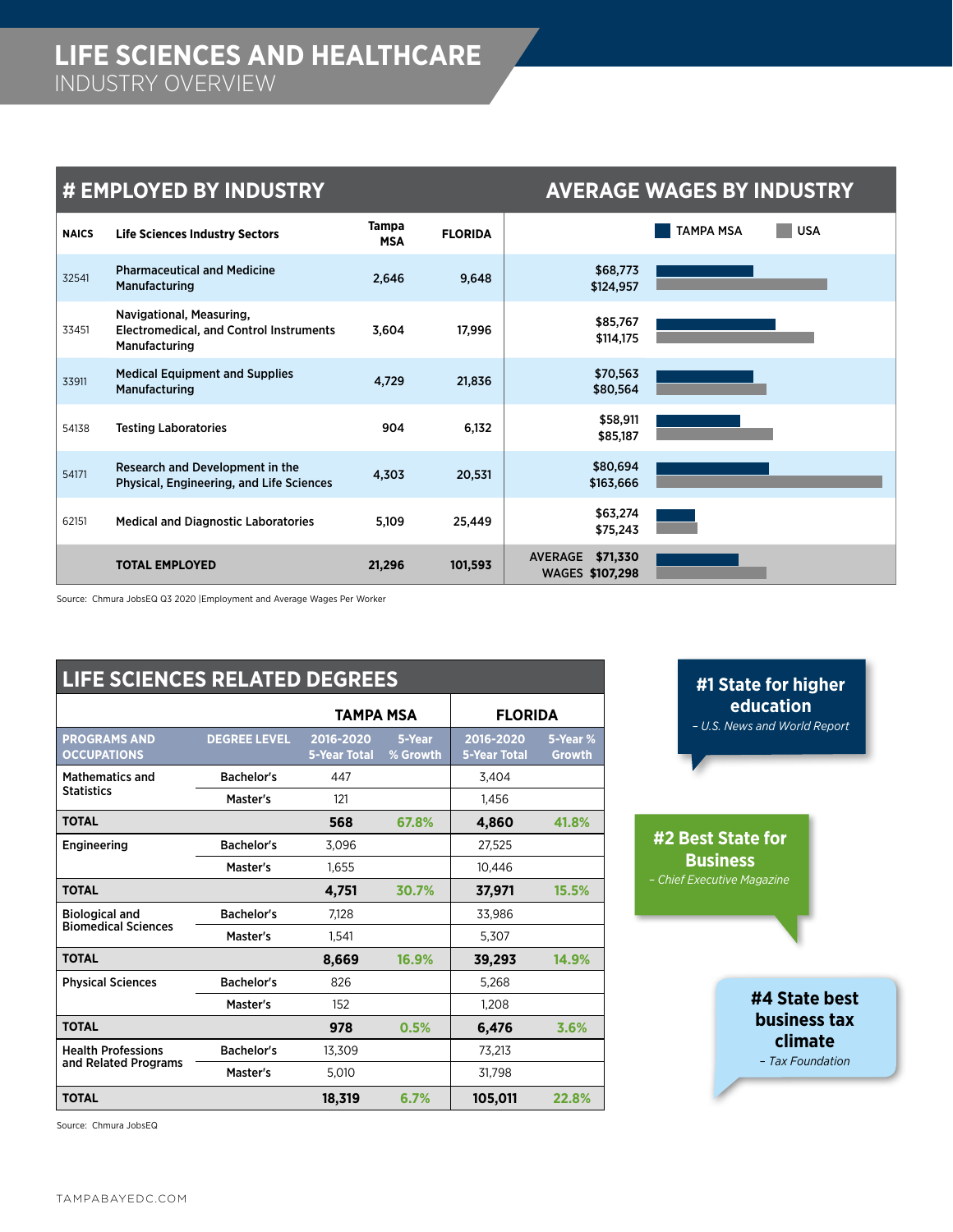# **LIFE SCIENCES AND HEALTHCARE** EDUCATION



**The USF Health Morsani College of Medicine and Heart Institute** moved to downtown Tampa

in 2020, bringing approximately 1,800 students, faculty and staff to live, work and study along the downtown waterfront as a key anchor at Water Street Tampa. The USF Health Taneja College of Pharmacy will start classes there in fall 2021. Being located within a mile of its primary teaching hospital Tampa General Hospital, USF attracts the brightest students and faculty.

The downtown location has already yielded positive impacts on recruiting top-tier students. USF has become the most selective medical school in Florida, with applications rising 40% since the 2014 announcement of the downtown move. With more than 30 applicants vying for each seat in the MD program, incoming student credentials have skyrocketed, and the MCAT scores for the past four entering classes were in the top 10% of all U.S. medical schools.

In addition to training students for exciting careers as MDs, pharmacists, physician assistants, and physical therapists, USF Health offers degree and certificate programs in the fast-growing fields of healthcare informatics and healthcare analytics, which are shaping the way healthcare is delivered in the United States.



**The University of South Florida's Center for Advanced Medical Learning and Simulation (CAMLS)** is one of the world's largest, free-standing simulation facilities exclusively dedicated to training healthcare professionals. CAMLS provides simulation experiences for educating students; training health care faculty in simulation education; and preparing health care professionals to acquire, maintain and enhance their clinical practice to meet today's workforce needs and improve patient care in Tampa Bay, Florida and around the globe. The 90,000-square-foot facility is located in the heart of downtown Tampa and provides a state-of-the-art, high-fidelity clinical environment with 60,000 square feet dedicated to surgical skills labs, operating trauma suites, and patient exam rooms, plus more than 25,000 square feet of meeting and conference space.

# THE UNIVERSITY 空TAN⁄IPA

**The College of Natural and Health Sciences**  offers rigorous, high quality curricula designed to prepare students for the challenges and opportunities that exist while pursuing a career in the sciences, health care or sport studies. The college offers academic programs in biology, chemistry and physics,

## **PIONEERING PARTNERSHIPS AND INNOVATION**

The new state-of-the-art **USF Morsani College of Medicine** and **Microsoft** have created the first-ever Medical School of Innovation where advanced Microsoft technology has been integrated into the College.

**Tampa General Hospital-USF Health Office of Clinical Researc**h will bolster research, improve patient care, and expand and strengthen jointly conducted clinical trials.

**Tampa General Hospital** and **GE Healthcare** launched **CareComm** command center using AI application to help optimize patient care with real-time actionable information.

**Tampa General Hospital** has created **InnoVentures**, a venture capital fund dedicated to driving a culture of innovation across the region's leading academic medical center through the support of early-stage startups and direct investments in healthcare companies.

health sciences and human performance, nursing, physician assistant medicine, and sport management.



**Ultimate Medical Academy** is a nonprofit healthcare educational institution that has offered comprehensive, accredited healthcare education for more than 25 years. Whether on the clinical side or back office operations, UMA offers numerous degree programs for students who want to start a rewarding career in the fast-growing healthcare field. In-person classes teach students how to provide compassionate care as a medical assistant, nursing assistant and patient care technician. Online learning programs prepare students to enter the emerging area of health tech with degrees in healthcare accounting, health information technology and healthcare management.



#### **Hillsborough Community College**

**HCC** offers a multitude of paths to helping others through its health sciences programs. Students and can earn a degree or certificate in a variety of fields including diagnostics, emergency medicine, clinical research and laboratory tech, nursing, pharmacy, respiratory care and surgical technology.



**Through a growing number** of degree programs at the new College of Health Professions, health-minded students can earn a degree that prepares them for a variety of roles in health care fields that impact the health and well-being of our communities. St. Leo's interdisciplinary curriculum offers undergraduate students the flexibility they need to explore different degree programs within the health profession before choosing their career path. Bachelor's degrees in nursing, respiratory therapy, and health education & health promotion are available.